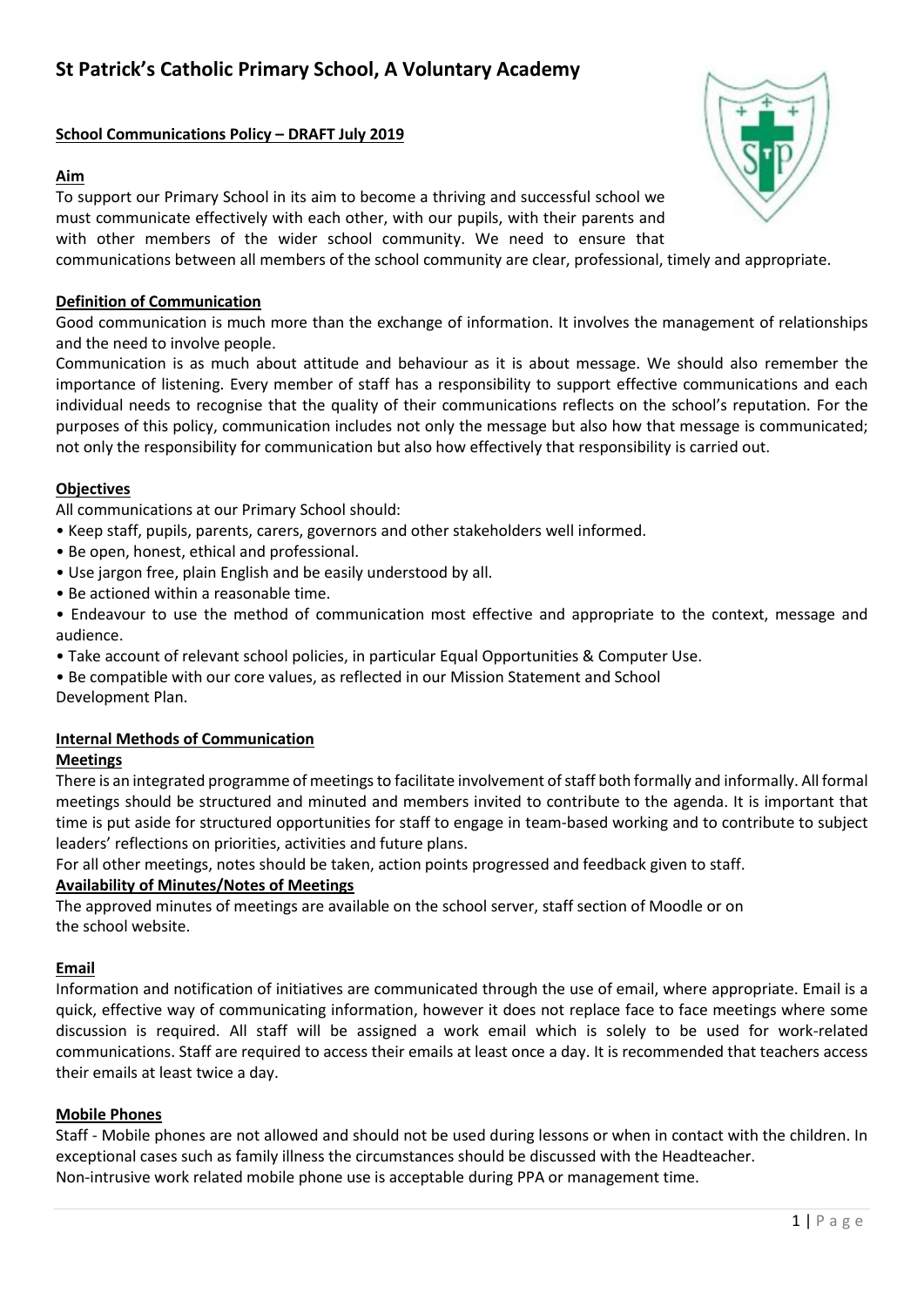During trips and off site provision, staff should ensure they can be contacted by mobile phone at all times. Pupils – Pupils should not bring mobile phones to school. Any exceptions must be discussed with and approved by the Headteacher.

# **Written Communications**

These are placed in pigeon holes, in the staff room, which staff should check regularly, handed to staff personally or emailed.

### **School Newsletters**

A copy is uploaded to the school website, for access by staff and families.

#### **Notice Boards**

The staff notice board is located in the staffroom. Parents' notice board is located outside the main reception entrance area or on the main front doors. Nursery noticeboard is in the main entrance to nursery area.

#### **External Methods of Communication**

Schools have many lines of communication to maintain: with parents and carers, the parish, the diocese, other schools, the community and with outside agencies.

Good communication between the school and the home is essential and children achieve more when schools and parents work together. Parents can naturally help more if they know what the school is trying to achieve.

In our school, we aim to have clear and effective communications with all parents and with the wider community. Effective communications enable us to share our aims and values through keeping parents well-informed about school life. This reinforces the important role that parents and carers play in supporting the school.

Whilst staff will always seek to establish open and friendly relationships with parents, they will also ensure that the relationships are professional. To this end, parents will always be addressed in an appropriate manner and staff will avoid developing close friendships with parents, unless previously acquainted or related.

We try to make our written communications as accessible and inclusive as possible. We seek to avoid bias, stereotyping or any form of discrimination. We wish to recognise and celebrate the contributions made to our society by all the cultural groups represented in our school.

# **Communications with Parents/Carers**

#### **Letters**

Staff will endeavour to respond to parents' letters as quickly as possible, in a minimum of 48 working hours. Any letter of complaint should be referred to the Head Teacher. Letters to parents must be approved by the Head Teacher before they are sent.

Copies of all correspondence with parents will be placed in pupil files.

Letters outlining details of class trips, visits or workshops need to be checked by the Head Teacher and a copy passed to the school office.

The school also publishes a regular newsletter on the school website, to keep everyone updated with events and school life.

# **Text Messaging**

The school has a text messaging (and an email system from parents to school via the school website) that it uses to communicate to parents.

Any communication that needs to be sent to parents using this system must be approved by the Headteacher. If a parent communicates with the school using email, a copy should be printed. Staff should forward e mails from parents to the Headteacher and should always do so if the content is a complaint. A hard copy of any e mail sent to a parent or received by you from a parent should be filed and a copy stored in the school office.

The same applies to all internal email transmissions concerning pupil matters.

# **Telephone calls**

Office staff should check the phone messages each day. They will forward messages to the relevant member/s of staff. A telephone log will record the details of any telephone message received. Office staff should not interrupt teaching for staff to answer a telephone call.

# **Social Networking Sites/Blogs etc**

Staff will not communicate with parents or pupils via social networking sites (such as Facebook) or accept them as their "friends".